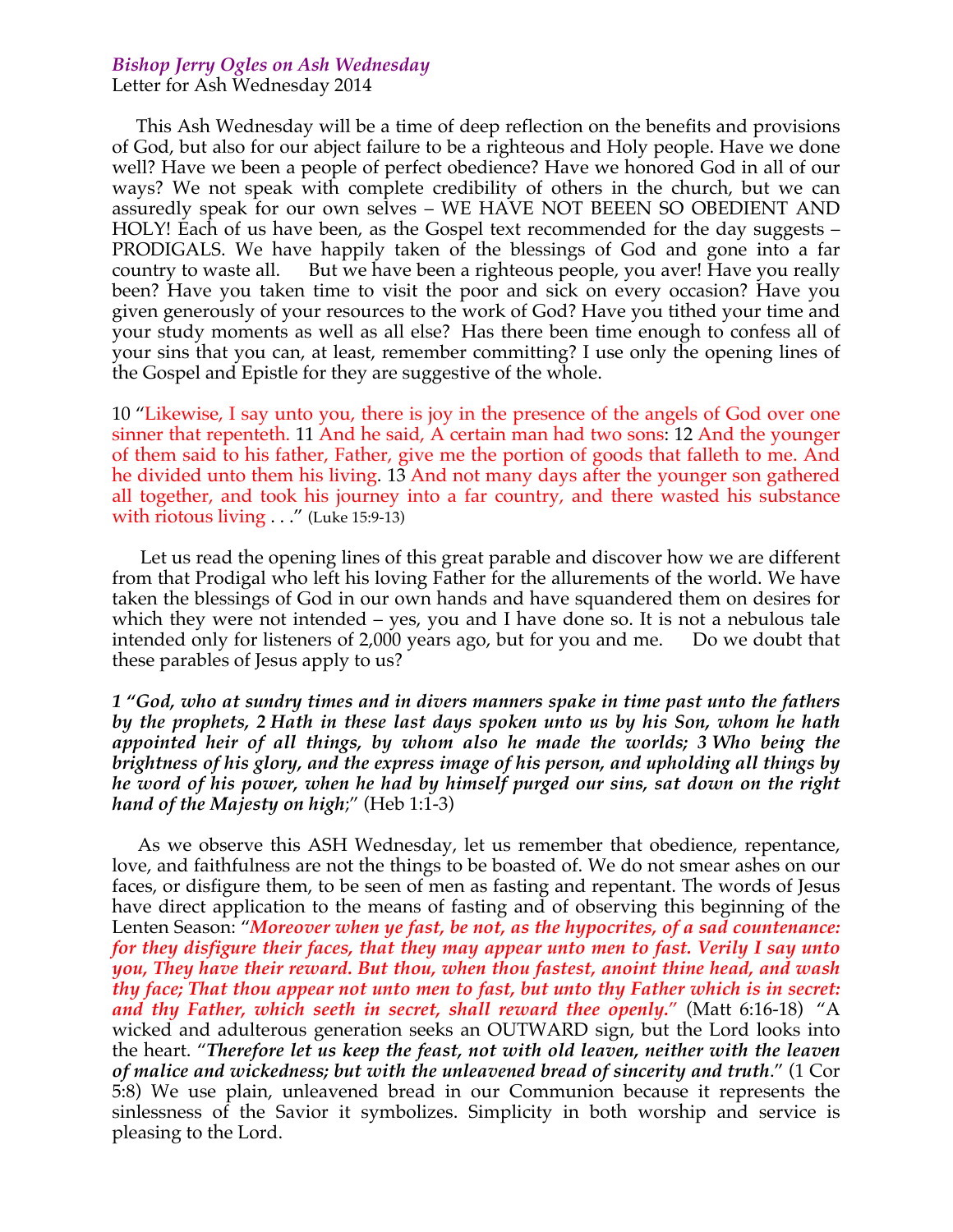As we observe this Holy Season, let us keep foremost in our minds that it is the Holiness of Christ, and not of ourselves, that we observe. Our hearts are prone to sin and wickedness, but it is the blood of Christ, shed on Mount Calvary, that cleanses us and makes us whole if we are penitent.

## *An Ashless Ash Wednesday for Anglicans*

http://theheritageanglicannetwork.blogspot.com/

In the sixteenth century the English Reformers abolished the imposition of ashes on the heads of parishioners on Ash Wednesday due to the superstitious beliefs that had become associated with the practice. The practice was too closely tied the Medieval doctrines of attrition, auricular confession, contrition, priestly absolution, and penance.

The imposition of ashes was not reintroduced into the Church of England and her daughter churches until the nineteenth century and then by the Ritualists. It was one of the errors in doctrine, practice, and ritual the Romeward Movement revived to make the Anglican Church more like the Roman Catholic Church in the hopes they would help to affect a reunion between the Church of England and the Church of Rome.

The 1979 Book of Common Prayer popularized the practice in the Episcopal Church in the closing decades of the twentieth century.

The following articles on Ashes, Ash Wednesday, Fasting, and Lent are taken from A Protestant Dictionary, which was published under the auspices of the Protestant Reformation Society in 1904, and was compiled for Evangelicals in the Church of England and the Church of Ireland.

**Ashes** Used for sprinkling persons by the Romish Church. Before use, the ashes are dedicated previously by a special prayer offered by a bishop. In that prayer, invocation is made to God "that whosoever shall sprinkle themselves with these ashes for the redemption of their sins may obtain health of body and protection of soul."

**Ash-Wednesday** A mediaeval title given to the first day of Lent. It had formerly two names: (1) "Caput jejunii," the "head of the fast," and (2) "Dies cinerum." The forty days of Lent, being appointed in memory of our Lord's fast in the wilderness as a season of abstinence, date from the Wednesday of the first week, because it was never the custom to fast on Sundays, and in this way the full number of forty is made up. The name of "Ash Wednesday" was given in reference to an ancient discipline, described by Gratian, according to which penitents had to appear before the Bishop and Clergy clothed in sack cloth. The seven penitential Psalms were then sung, after which ashes were thrown upon them, and they covered their heads with sackcloth. The Church of England, however, has in no way retained or sanctioned those superstitions. By the Scriptures appointed to be read and the prayers to be used, she has rather exhibited the true ideal of a fast. The old title of Ash-Wednesday is only employed as an alternative for the " first day of Lent," because before the Reformation it was "commonly so called." The revival of such practices is therefore entirely foreign to her prescribed ritual and is illegal.

**Fasting** There is no command to fast in the New Testament. In the Sermon on the Mount our Lord, speaking to Jews who were then accustomed to fast, says: "When thou fastest, anoint thine head and wash thy face ; that thou appear not unto men to fast, but unto thy Father which is in secret ; and thy Father, which seeth in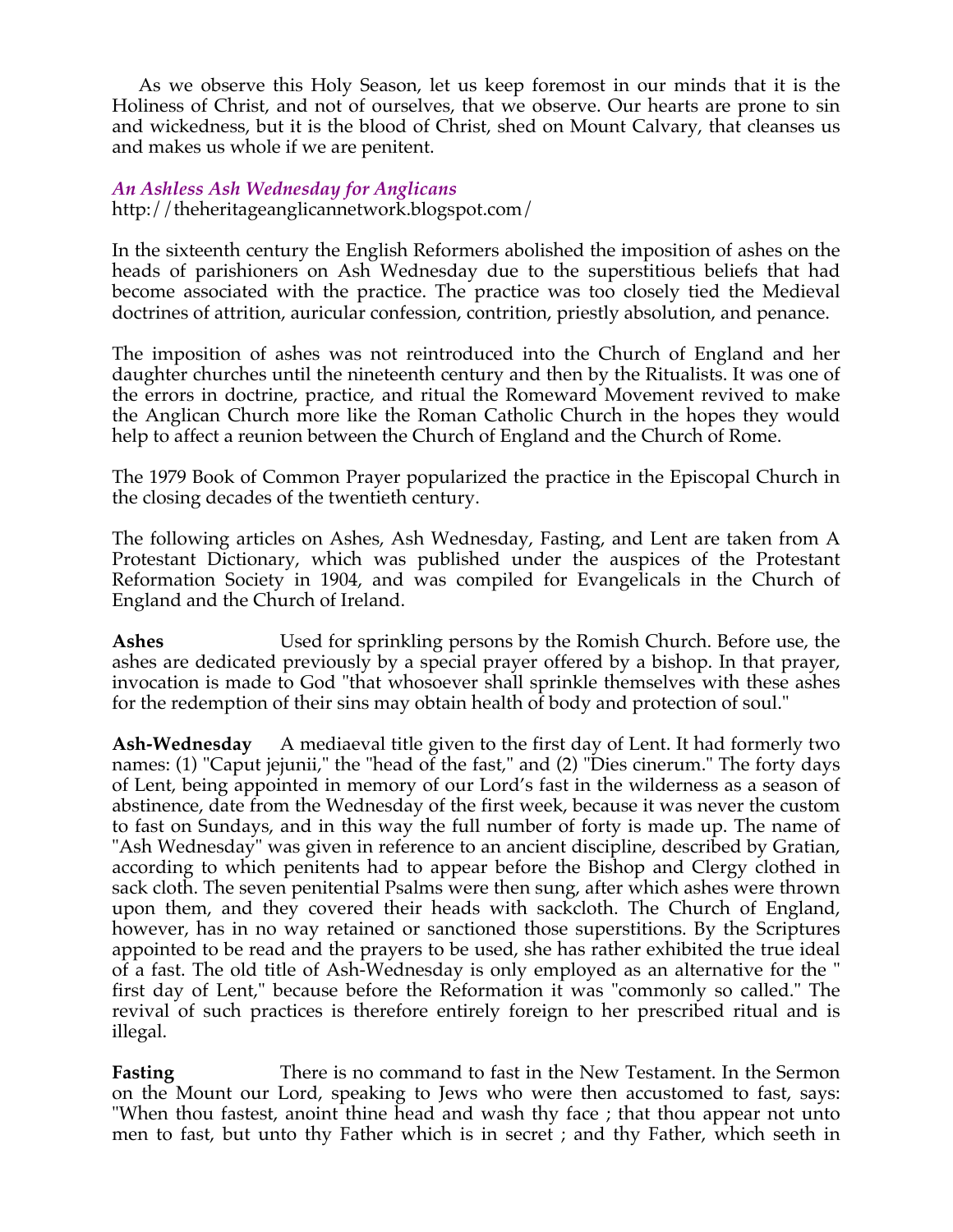secret, shall reward thee openly (Matt. vi. 17, 18). Under the Old Testament there was but one fast distinctly enjoined namely, "the fast" on the great day of atonement (Lev. xvi. 29-31), which is referred to in Acts xxvii. 9. Other fasts were, however, enjoined on special occasions by the direction of the civil or religious authorities (e.g. Jer, xxxvi. 9). After the destruction of the Jewish State fasts became more numerous (Zech. vii. 5). But when the Lord was inquired of concerning those fasts, the answer given by the prophet Zechariah showed that those fasts were neither enjoined nor forbidden, and that persons were at liberty to make use of such days or not, according as they found fasting beneficial or otherwise to themselves; such acts not being regarded as in themselves meritorious in the sight of God (Zech. vii. 5/.). The Lord, by the mouth of Isaiah (ch. Iviii. 5-7), asks, " Is it such a fast that I have chosen ? a day for a man to afflict his soul ? is it to bow down his head as a bulrush, and to spread sackcloth and ashes under him ? wilt thou call this a fast, and an acceptable day to the Lord ? Is not this the fast that I have chosen ? to loose the bands of wickedness ; to undo the heavy burdens? . . . Is it not to deal thy bread to the hungry, and that thou bring the poor that are cast out to thy house ? When thou seest the naked, that thou cover him ; and that thou hide not thyself from thine own flesh ? "

Our Lord' s teaching concerning the times most suitable for fasting is set forth in the following passage: " Can the children of the bride-chamber mourn, as long as the bride groom is with them ? but the days will come, when the bridegroom shall be taken from them, and then shall they fast" (Matt. ix. 15), which passage has been explained by the Church of England in her Homily of Fasting, Part II., as follows: "Ye shall note, that so long as God revealeth His mercy unto us, and giveth us of His benefits, either spiritual or corporal, we are said to be with the Bridegroom at the marriage. . . . But the marriage is said then to be ended, and the Bridegroom to be gone, when Almighty God smiteth us with affliction, and seenieth to leave us in the midst of a number of adversities. So God sometimes striketh private men privately with sundry adversities, as trouble of mind, loss of friends, loss of goods, long and dangerous sicknesses, & c. Then it is a fit time for that man to humble himself to Almighty God by fasting, and to mourn and bewail his sins with a sorrowful heart. . . . Again, when God shall afflict a whole region or country with wars, with famine, with pestilence . . . and such other calamities, then is it time for all states and sorts of people . . . to humble themselves by fasting, and bewail their sinful living before God."

The principle here laid down can be exemplified from Scripture histories. David fasted when his child was sick (2 Sam. xii. 16) ; Esther, with her maidens, fasted ere she went in to Ahasuerus (Esth. iv. 16) ; Ezra fasted at the river of Ahava (Ezra viii. 21); Daniel set himself to seek the Lord by prayer and fasting (Dan. ix. 3). Christ said of certain demons, "This kind can come forth by nothing but by prayer and fasting" (Mark ix. 29), but the oldest MSS. omit the words "and fasting." (See R.V. and marginal note on Matt. xvii. 21.) And prior to the solemn ordination of elders, Paul and Barnabas "prayed with fasting" (Acts xiv. 23).

Our Lord Himself fasted forty days and forty nights, but during that time He did not experience the pangs of hunger. The Gospels which record the Temptation, all call attention to that fact. St. Matthew says, " He was afterward an hungered " (Matt. iv. 2). St. Mark does not mention the fasting (Mark i. 12, 13). St. Luke says of those days, "And when they were ended, He afterward hungered." The forty days appear, therefore, to have been spent in rapt ecstasy and contemplation. The actual temptation occurred at the close of that period.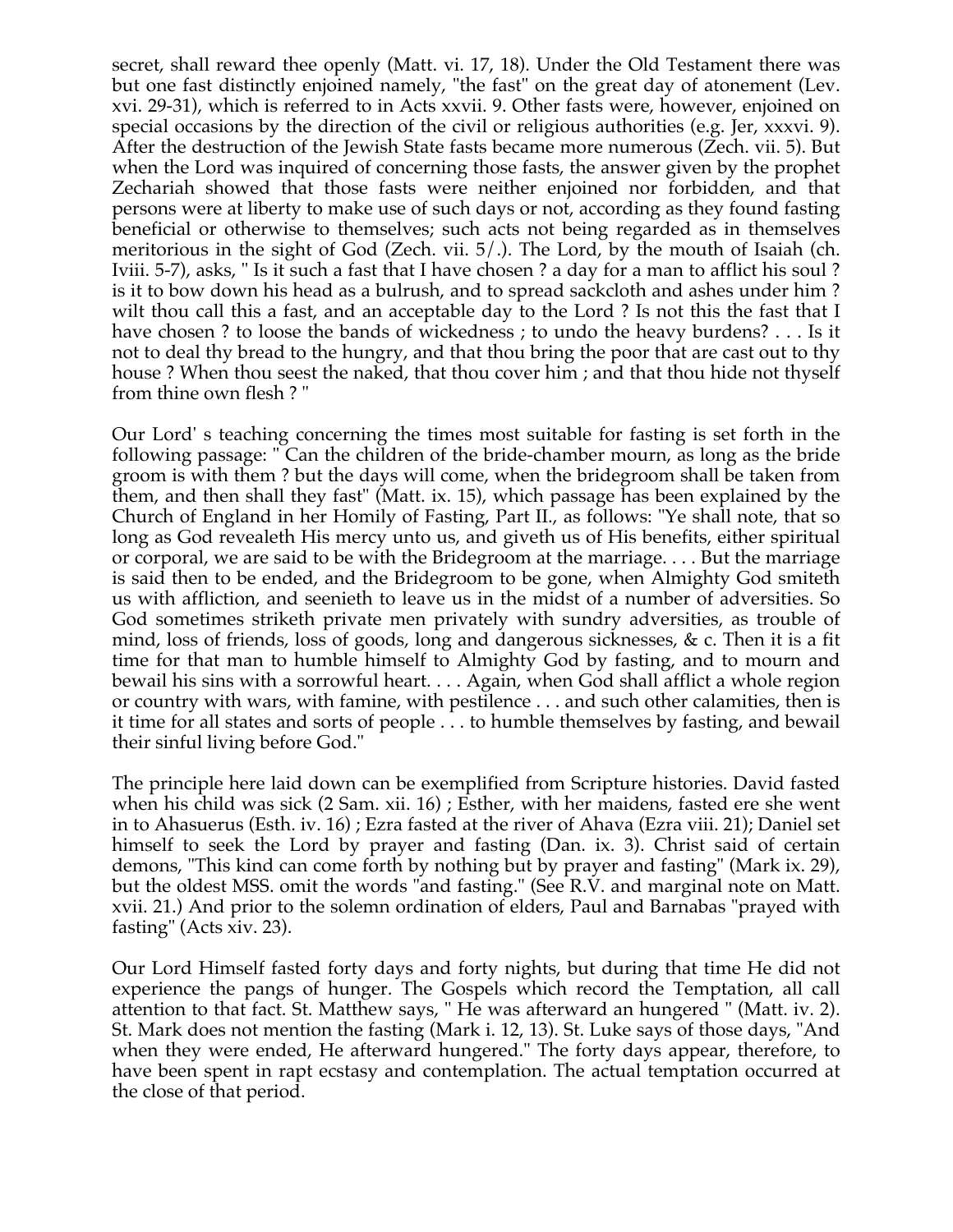Fasting, therefore, appears to be of value only when employed for the purpose of giving oneself up to continuous prayer, while abstinence from special kinds of food is nowhere enjoined or recommended in Scripture, although Daniel, in his penitential sorrow of three weeks, abstained from all pleasant food (Dan. x. 2, 3). St. Paul alludes to the "commanding to abstain from meats" as a mark of the apostasy (1 Tim. iv. 3), and a sign of weak faith in persons who attached importance to such trifling matters. " The kingdom of God is not meat and drink, but righteousness and peace, and joy in the Holy Ghost " (Rom. xiv. 17, and the whole of that chapter). In fine, when fasting is employed in order to be able to spend the time in prayer, it may be recommended ; but abstinence from food as a means of punishing the body and laying up " merit " is to be strongly condemned. An abstinence from certain food may be useful for "bodily exercise" or discipline "bodily exercise profiteth a little," or "for a little while " (1 Tim. iv. 8) such exercise has occasionally been useful, but is not to be regarded as really a spiritual work.

The prohibition to eat meat on fast days, prescribed by the statute 2 & 3 Edward VI., c. 19, which may be alluded to in " the Tables and Rules " attached to the Book of Common Prayer which mentions " the Fasts, and Days of Abstinence to be observed in the year," is further dwelt on in the Homily on Fasting, Part II., which states that the statute of Edward VI. referred to, was framed for political reasons. It was " in consideration of the maintaining of fisher-towns bordering upon the seas, and for the increase of fishermen, of whom do spring mariners to go upon the sea, to the furnishing of the navy of the realm. . . . Such laws of princes and other magistrates are not made to put holiness in one kind of meat and drink more than another, to make one day more holy than another, but are grounded merely upon policy," namely, as afterwards explained, for the increase and support of the English navy, and "for the sooner reducing of victuals to a more moderate price, to the better sustenance of the poor." [C. H. H. W.]

**Lent** The word is derived either from the A.S. lencten (spring), or from the Dutch lenten (to make mild), the severity of winter being then relaxed. Lent is a period of forty days in the spring, immediately before Easter, prescribed as a time of fasting. The Greek and Latin names for Lent simply indicate the number of its days. Lent is asserted to have been of early, and even of Apostolic origin, but, had the latter been the case, some allusion would have been made to it in the New Testament. But in the New Testament there is no fast prescribed, nor even a positive exhortation to fasting (see FASTING). Our Lord s declaration in the A.V. concerning the boy possessed with an unclean spirit, is often quoted that "this kind can come forth by nothing, but by prayer and fasting" (Matt. xvii. 21; Mark ix. 29). All the best MSS., however, omit the entire verse in the account in St. Matthew, and the word " fasting " in that of St. Mark (see R.Y.). The same omission is made by the R.V. on MS. authority with regard to the word "fasting" in two other verses, viz., Acts x. 30 ; 1 Cor. vii. 5. That the oldest MSS. should agree in omitting all reference to fasting in four passages in the New Testament, where fasting was supposed to be mentioned, is highly suggestive of interpolations made in the sacred text to suit the ideas of a non-Apostolic Age.

The forty days of Lent are often said to have been instituted as a fast in memory of our Lord's "fast" of a similar period in the wilderness. But the Lord passed that period in a state of exalted spiritual meditation or ecstasy, for St. Matthew distinctly states that Christ's hunger was subsequent to the forty days, "When he had fasted forty days and forty nights, he was afterward an hungred" (Matt. iv. 2). Lent had originally no real connection with the forty days fast in the desert. Lent seems to have been first established by a Pope, about AD 130, to be a tithe of the year (thirty-six days only), and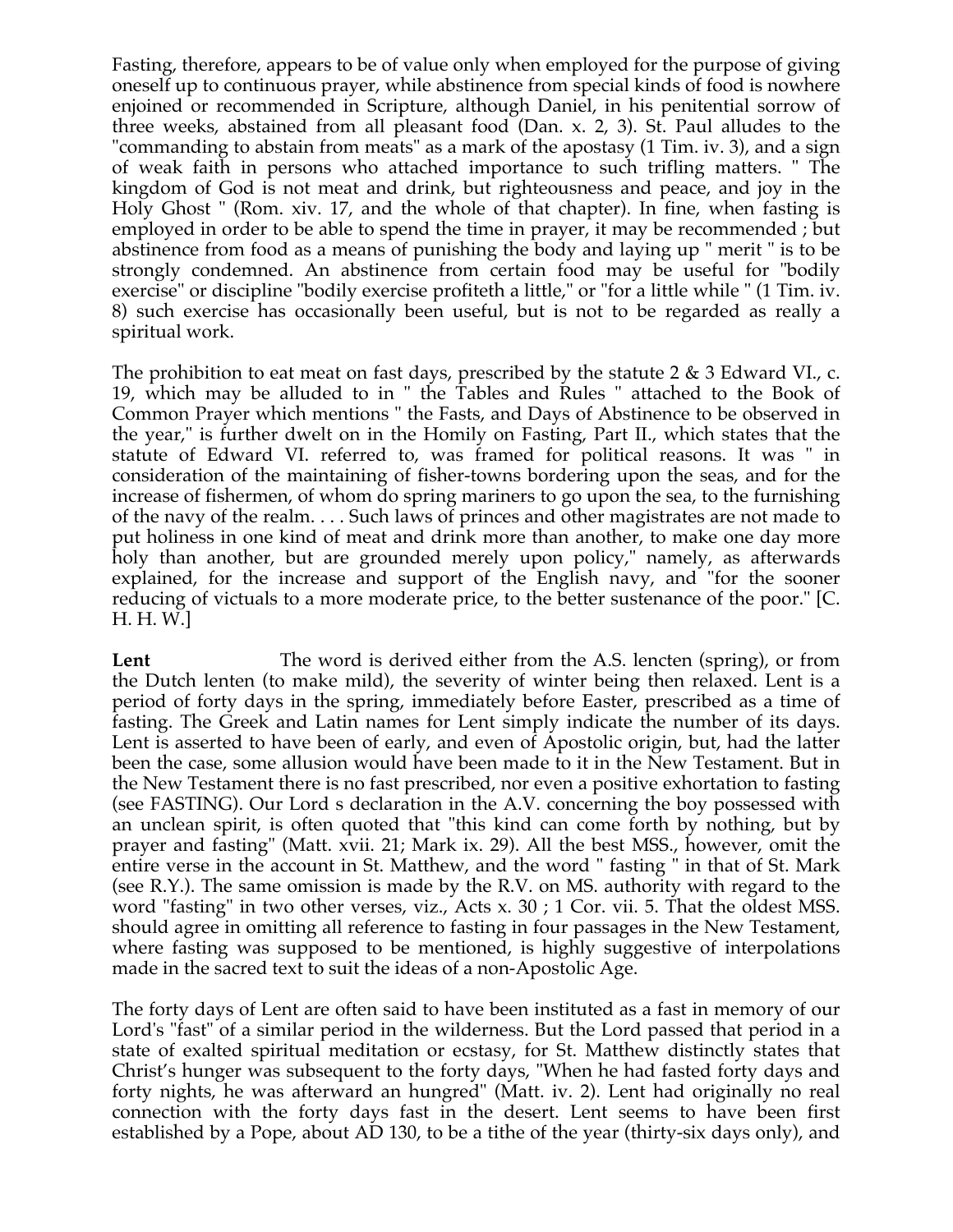was for centuries confined to that period. When the additional four days were added is not certain, probably not till the time of Pope Gregory II., who died in 731.

Our Lord, in Matt. ix. 15, indicated that the providential circumstances of life were the true guide as to seasons of fasting. Cassian, a disciple of Chrysostom in the fifth century, contrasting the Primitive Church with that of his own day, said, " It ought to be known that the observance of the forty days had no existence so long as the perfection of that Primitive Church remained inviolate." Lent helped in later times to increase the power of the priests. For in the Roman and Eastern Churches dispensations which permit the eating of meat on fast days may be obtained for a money payment, and fines are levied on those who break the Church law by eating meat on such days without a dispensation.

## *Lent*

Lent is coming up, it starts this coming Wednesday, called Ash Wednesday. So, what does the word **Lent** mean? It has an obscure origin, and is probably a corruption of Lencten, or a similar term in ancient Anglo, Saxon, and Germanic languages, all of which referred to spring, new life, and hope. Although it is generally considered to be a time of mourning and repentance, it is more than that, it is like death, a time of new life and hope because by means of the death of Christ, we receive new life.

Many avoid Lent and Holy Week because they think it isn't a happy and uplifting time—but to be honest, neither is most of life. Sometimes we come to church all scrubbed up, dressed nicely, with smiles on our faces, and when people ask how we are, we reply that everything is fine and we even boast how wonderful things are—but is it? Life is not always uplifting, or wonderful, or pleasant, or joyous. To claim it is, is to miss the whole point of the incarnation! God became flesh in Jesus Christ. Jesus faced temptation, He suffered hunger and thirst, He suffered the agony of crucifixion. Jesus our God did not face these things so that we would be exempt from them, He faced these things so that we would have dignity in them, He faced these things that in Him we might have triumph.

The forty days commemorate the significant "forty" periods in Scripture (although forty is not always significant), including the forty years the Jews wandered in the desert after they had been rescued by God from Egypt, and which did not end until they repented. Jonah preached to Nineveh that God's judgment would come on them in forty days. During that time the people repented and thus were spared God's judgment. Jesus was tested by the Devil in the desert for forty days before He began His public ministry, announcing salvation to the repentant and judgment to those who continued to rebel against God. Jesus prophesied that God's judgment would come against Israel for rejecting Him as Messiah within the time of His own generation (Matt. 24; Luke 21; Mark 13). Within forty years of His death, burial, and resurrection, Jerusalem was destroyed and the temple was so ravaged that "not one stone [was] left here upon another" (Matt. 24:2). The Jewish Christians, however, escaped this judgment of God by fleeing to Pella before the final Roman siege, just as Jesus had warned them to do (Matt. 24:16-21).

Lent is a time for Christians to contemplate their sinfulness, repent, ask God's forgiveness, and realize the infinite sacrifice God made on their behalf. It is to be a time of quiet contemplation, but not a time of despair, since it culminates in the commemoration of the resurrection. Traditionally, those who are joining the church spend this period in special instruction regarding Christian doctrine, practice, and responsibility. Historically, prospective members ("catechumens") did not participate in the Lord's Supper portion of the Sunday services until they were received into full